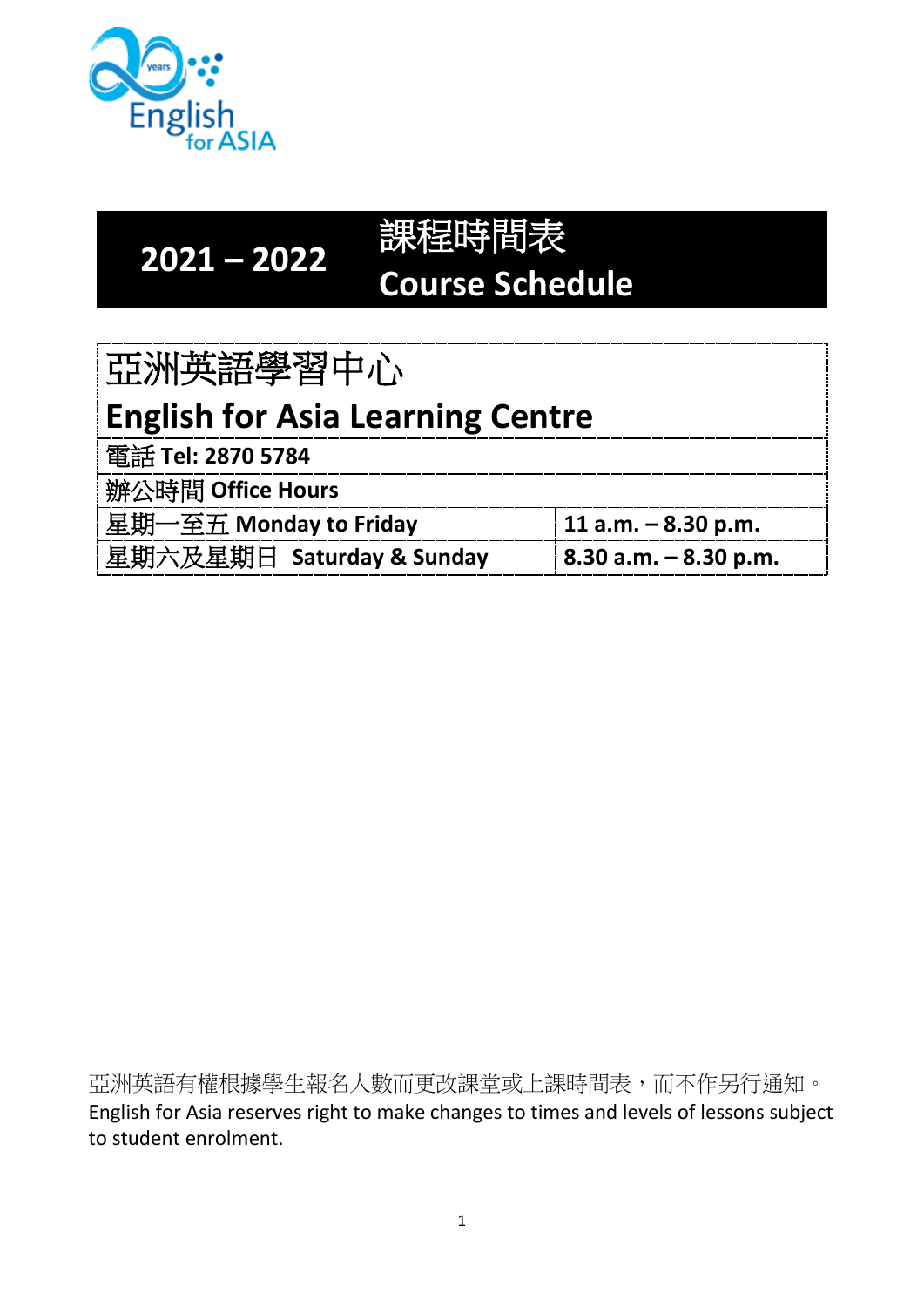

|                |              |                           | 週末英語課程       | <b>Weekend English Programmes</b> |
|----------------|--------------|---------------------------|--------------|-----------------------------------|
|                | 星期六 Saturday |                           |              | 星期日 Sunday                        |
| 級別             | 班別           | 時間                        | 班別           | 時間                                |
| Level          | <b>Class</b> | <b>Time</b>               | <b>Class</b> | <b>Time</b>                       |
|                |              | 幼稚園 Kindergarten          |              |                                   |
| K1             | A            | 11.10 $a.m. - 12.10 p.m.$ |              | $10 a.m. - 11 a.m.$               |
|                | B            | $2.30$ p.m. $-3.30$ p.m.  |              |                                   |
|                |              |                           |              |                                   |
|                | A            | $8.55$ a.m. $-9.55$ a.m.  | D            | 11.10 $a.m. - 12.10 p.m.$         |
| K <sub>2</sub> | B            | 10.05 $a.m. - 11.05 a.m.$ | E            | 2.40 p.m. $-$ 3.40 p.m.           |
|                |              | 1.25 p.m. $-$ 2.25 p.m.   |              |                                   |
|                |              |                           |              |                                   |

|    | $9a.m. - 10a.m.$           | 8.50 a.m. – 9.50 a.m.    |
|----|----------------------------|--------------------------|
| K3 | $11.35$ a.m. $-12.35$ p.m. | 1.30 p.m. $-$ 2.30 p.m.  |
|    | 12.20 p.m. $-$ 1.20 p.m.   | $3.50$ p.m. $-4.50$ p.m. |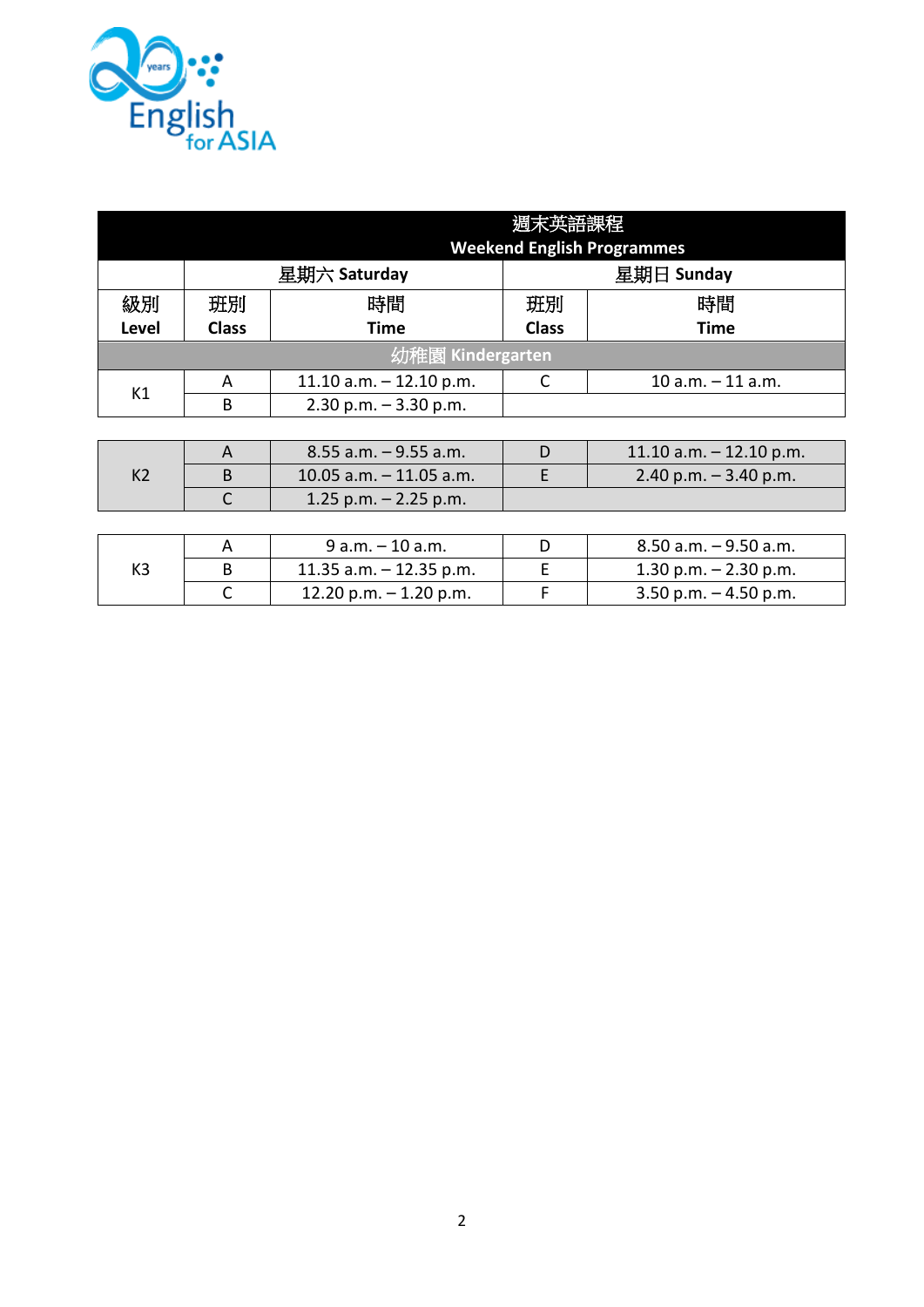

|                                          |                                                               |                                                                                                                                                                                                                                                                                | 週末英語課程                                |                                                                                                                                                                                                                                            |  |
|------------------------------------------|---------------------------------------------------------------|--------------------------------------------------------------------------------------------------------------------------------------------------------------------------------------------------------------------------------------------------------------------------------|---------------------------------------|--------------------------------------------------------------------------------------------------------------------------------------------------------------------------------------------------------------------------------------------|--|
|                                          | <b>Weekend English Programmes</b>                             |                                                                                                                                                                                                                                                                                |                                       |                                                                                                                                                                                                                                            |  |
|                                          |                                                               | 星期六 Saturday                                                                                                                                                                                                                                                                   |                                       | 星期日 Sunday                                                                                                                                                                                                                                 |  |
| 級別                                       | 班別                                                            | 時間                                                                                                                                                                                                                                                                             | 班別                                    | 時間                                                                                                                                                                                                                                         |  |
| Level                                    | <b>Class</b>                                                  | <b>Time</b>                                                                                                                                                                                                                                                                    | <b>Class</b>                          | <b>Time</b>                                                                                                                                                                                                                                |  |
|                                          |                                                               | 小學 Primary                                                                                                                                                                                                                                                                     |                                       |                                                                                                                                                                                                                                            |  |
|                                          | A                                                             | 10 a.m. - 11.30 a.m.                                                                                                                                                                                                                                                           | D                                     | $8.55$ a.m. $-10.25$ a.m.                                                                                                                                                                                                                  |  |
| P1                                       | B                                                             | 12.10 p.m. $-$ 1.40 p.m.                                                                                                                                                                                                                                                       | E                                     | 12.10 p.m. $-$ 1.40 p.m.                                                                                                                                                                                                                   |  |
|                                          | $\mathsf{C}$                                                  | $2.15$ p.m. $-3.45$ p.m.                                                                                                                                                                                                                                                       | F                                     | 1.55 p.m. $-$ 3.25 p.m.                                                                                                                                                                                                                    |  |
|                                          | A                                                             |                                                                                                                                                                                                                                                                                | $\mathsf{C}$                          |                                                                                                                                                                                                                                            |  |
| P <sub>2</sub>                           | B                                                             | 10.30 $a.m. - 12 p.m.$                                                                                                                                                                                                                                                         | D                                     | 10.30 $a.m. - 12 p.m.$                                                                                                                                                                                                                     |  |
|                                          |                                                               | 3.50 p.m. $-5.20$ p.m.                                                                                                                                                                                                                                                         | E                                     | 1.50 p.m. $-$ 3.20 p.m.<br>3.35 p.m. $-5.05$ p.m.                                                                                                                                                                                          |  |
|                                          |                                                               |                                                                                                                                                                                                                                                                                |                                       |                                                                                                                                                                                                                                            |  |
|                                          | A                                                             | $9 a.m. - 10.30 a.m.$                                                                                                                                                                                                                                                          | D                                     | 10.30 a.m. - 12 p.m.                                                                                                                                                                                                                       |  |
| P <sub>3</sub>                           |                                                               |                                                                                                                                                                                                                                                                                | Е                                     | 3.25 p.m. $-$ 4.55 p.m.                                                                                                                                                                                                                    |  |
|                                          | $\mathsf{C}$                                                  | 3.50 p.m. $-5.20$ p.m.                                                                                                                                                                                                                                                         | F                                     | 5.10 p.m. $-6.40$ p.m.                                                                                                                                                                                                                     |  |
|                                          |                                                               |                                                                                                                                                                                                                                                                                |                                       |                                                                                                                                                                                                                                            |  |
|                                          |                                                               |                                                                                                                                                                                                                                                                                |                                       |                                                                                                                                                                                                                                            |  |
|                                          |                                                               |                                                                                                                                                                                                                                                                                |                                       |                                                                                                                                                                                                                                            |  |
|                                          |                                                               |                                                                                                                                                                                                                                                                                |                                       |                                                                                                                                                                                                                                            |  |
|                                          | B                                                             | 3.25 p.m. $-$ 4.55 p.m.                                                                                                                                                                                                                                                        | D                                     | 10.45 a.m. $-$ 12.15 p.m.                                                                                                                                                                                                                  |  |
|                                          | $\mathsf{C}$                                                  | 4.40 p.m. - 6.10 p.m.                                                                                                                                                                                                                                                          | E                                     | 5.05 p.m. $-6.35$ p.m.                                                                                                                                                                                                                     |  |
|                                          |                                                               |                                                                                                                                                                                                                                                                                |                                       |                                                                                                                                                                                                                                            |  |
| <b>P6</b>                                |                                                               |                                                                                                                                                                                                                                                                                |                                       |                                                                                                                                                                                                                                            |  |
|                                          |                                                               |                                                                                                                                                                                                                                                                                |                                       |                                                                                                                                                                                                                                            |  |
|                                          |                                                               |                                                                                                                                                                                                                                                                                |                                       |                                                                                                                                                                                                                                            |  |
|                                          |                                                               |                                                                                                                                                                                                                                                                                | D                                     |                                                                                                                                                                                                                                            |  |
|                                          | B                                                             |                                                                                                                                                                                                                                                                                | E                                     |                                                                                                                                                                                                                                            |  |
|                                          | C                                                             |                                                                                                                                                                                                                                                                                | F                                     |                                                                                                                                                                                                                                            |  |
|                                          |                                                               |                                                                                                                                                                                                                                                                                |                                       |                                                                                                                                                                                                                                            |  |
|                                          | X                                                             | 12.40 p.m. $- 2.10$ p.m.                                                                                                                                                                                                                                                       | <b>IELTS</b>                          | 1.50 p.m. $-$ 3.20 p.m.                                                                                                                                                                                                                    |  |
| $S3-S4$                                  | A                                                             | 1.50 p.m. $-$ 3.20 p.m.                                                                                                                                                                                                                                                        | B                                     | 6.50 p.m. $-8.20$ p.m.                                                                                                                                                                                                                     |  |
|                                          |                                                               |                                                                                                                                                                                                                                                                                |                                       |                                                                                                                                                                                                                                            |  |
|                                          |                                                               |                                                                                                                                                                                                                                                                                |                                       |                                                                                                                                                                                                                                            |  |
| $S5 - S6$                                |                                                               |                                                                                                                                                                                                                                                                                |                                       |                                                                                                                                                                                                                                            |  |
| <b>P4</b><br>P <sub>5</sub><br>$S1 - S2$ | A<br>B<br>$\mathsf{C}$<br>A<br>B<br><b>IELTS X</b><br>X.<br>A | 10.30 $a.m. - 12 p.m.$<br>$3.30$ p.m. $-5$ p.m.<br>5.05 p.m. $-6.35$ p.m.<br>$3 p.m. - 4.30 p.m.$<br>5.30 p.m. $-7$ p.m.<br>中學 Secondary<br>1.20 p.m. $-$ 2.50 p.m.<br>6.45 p.m. $-8.15$ p.m.<br>6.20 p.m. $-7.50$ p.m.<br>10.40 a.m. $-$ 12.10 p.m.<br>5.15 p.m. $-6.45$ p.m. | D<br>E<br>F<br>C<br>D<br><b>IELTS</b> | $9.05$ a.m. $-10.35$ a.m.<br>12.15 p.m. $-$ 1.45 p.m.<br>5.10 p.m. $-6.40$ p.m.<br>$3.30$ p.m. $-5$ p.m.<br>6.50 p.m. $-8.20$ p.m.<br>$9 a.m. - 10.30 a.m.$<br>12.10 p.m. $-$ 1.40 p.m.<br>5.15 p.m. $-6.45$ p.m.<br>$3.30$ p.m. $-5$ p.m. |  |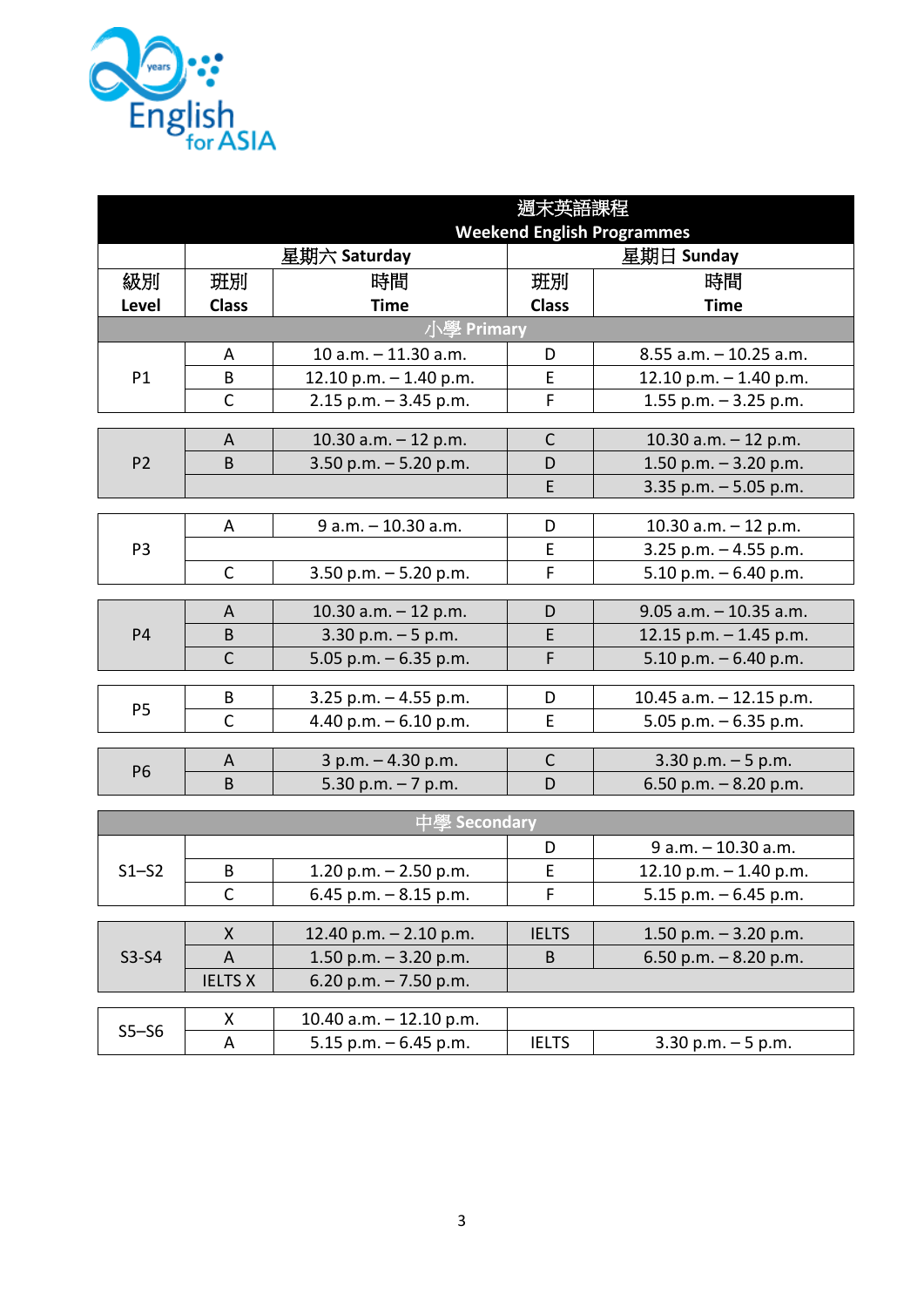

|                   | 第一學期上課日期 Term 1 |                  |                   |  |  |
|-------------------|-----------------|------------------|-------------------|--|--|
| 月份 Month          |                 | 星期六 Saturday     | 星期日 Sunday        |  |  |
|                   | 9月              | 4, 11, 18, 25    | 5, 12, 19, 26     |  |  |
| 2021              | 10月             | 2, 9, 16, 23, 30 | 3, 10, 17, 24, 31 |  |  |
|                   | 11月             | 6, 13, 20, 27    | 7, 14, 21, 28     |  |  |
|                   | 12月             | 4, 11, 18        | 5, 12, 19         |  |  |
|                   | 1月              | 8, 15, 22, 29    | 9, 16, 23, 30     |  |  |
| 2022              | 2月              | 12, 19           | 13, 20            |  |  |
| 堂數 No. of Classes |                 | 22               | 22                |  |  |

|                   | 第二學期上課日期 Term 2 |                  |               |  |  |
|-------------------|-----------------|------------------|---------------|--|--|
| 月份 Month          |                 | 星期六 Saturday     | 星期日 Sunday    |  |  |
|                   | 2月              | 26               | 27            |  |  |
|                   | 3月              | 5, 12, 19, 26    | 6, 13, 20, 27 |  |  |
| 2022              | 4月              | 2, 9, 16, 23, 30 | 3, 10, 17, 24 |  |  |
|                   | 5月              | 7, 14, 21, 28    | 8, 15, 22, 29 |  |  |
|                   | 6月              | 4, 11, 18, 25    | 5, 12, 19, 26 |  |  |
|                   | 7月              | 2, 16, 23, 30    | 3, 17, 24, 31 |  |  |
| 堂數 No. of Classes |                 | 22               | 21            |  |  |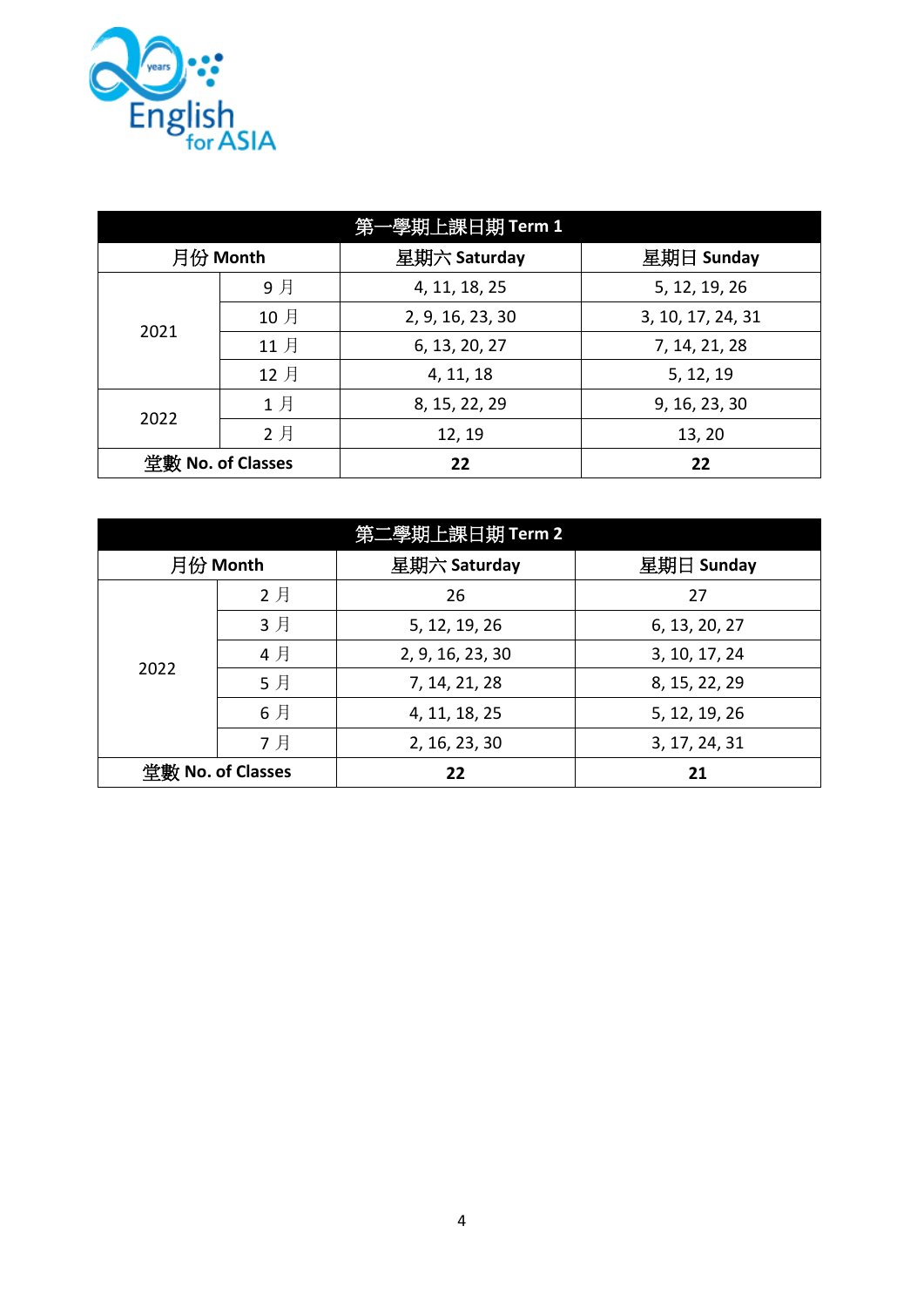

| 課後課程 (平日)<br><b>After School Programmes (Weekdays)</b> |                  |                                |                        |
|--------------------------------------------------------|------------------|--------------------------------|------------------------|
| 級別                                                     | 班別               | 週日                             | 時間                     |
| <b>Level</b>                                           | <b>Class</b>     | Day                            | Time                   |
|                                                        | 幼稚園 Kindergarten |                                |                        |
| K <sub>2</sub>                                         | $AS - B$         | 四 Thu                          | 4.40 p.m. $-5.40$ p.m. |
| K <sub>3</sub>                                         | $AS - A$         | $\rightarrow$ Mon              | 4.40 p.m. $-5.40$ p.m. |
|                                                        | $AS - B$         | $\overline{\mathcal{H}}$ . Fri | 4.35 p.m. $-5.35$ p.m. |

| 小學 Primary |          |                                |                        |  |
|------------|----------|--------------------------------|------------------------|--|
| $P1 - P2$  | $AS - A$ | $\rightarrow$ Mon              | 4.40 p.m. $-5.40$ p.m. |  |
|            | $AS - B$ | $\overline{\mathcal{H}}$ . Fri | 4.40 p.m. $-5.40$ p.m. |  |
| $P3 - P4$  | $AS - A$ | 四 Thu                          | 4.40 p.m. $-5.40$ p.m. |  |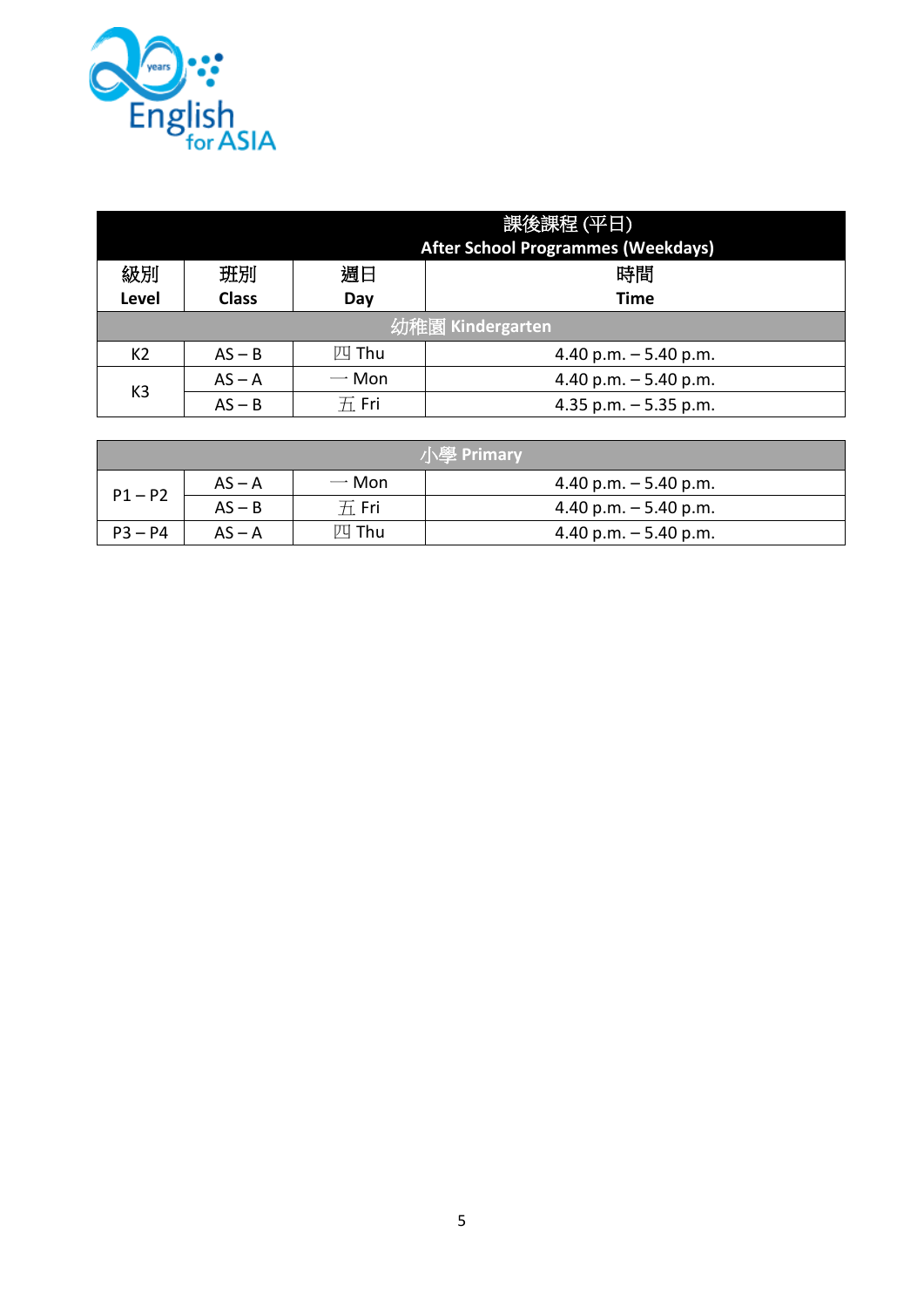

| 英語興趣班 (平日課程)<br><b>ENGLISH CLUB (Weekdays after school)</b> |              |                                |                        |
|-------------------------------------------------------------|--------------|--------------------------------|------------------------|
| 級別                                                          | 班別           | 週日                             | 時間                     |
| <b>Level</b>                                                | <b>Class</b> | Day                            | Time                   |
| 幼稚園 Kindergarten                                            |              |                                |                        |
| K <sub>2</sub>                                              | $EC - B$     | 四 Thu                          | 5.45 p.m. $-6.45$ p.m. |
| K <sub>3</sub>                                              | $EC - A$     | $\rightarrow$ Mon              | 5.45 p.m. $-6.45$ p.m. |
|                                                             | $EC - C$     | $\overline{\mathcal{H}}$ . Fri | 5.40 p.m. $-6.40$ p.m. |

| /小學 Primary |          |                                |                        |
|-------------|----------|--------------------------------|------------------------|
| $P1 - P2$   | $EC - A$ | $-$ Mon                        | 5.45 p.m. $-6.45$ p.m. |
|             | $EC - B$ | $\overline{\mathcal{H}}$ . Fri | 5.45 p.m. $-6.45$ p.m. |
| $P3 - P4$   | $EC - A$ | $\equiv$ Wed                   | 5.45 p.m. $-6.45$ p.m. |
|             | $EC - B$ | 四 Thu                          | 5.50 p.m. $-6.50$ p.m. |
| $P5 - P6$   | $EC - A$ | $\overline{\mathcal{H}}$ . Fri | 5.45 p.m. $-6.45$ p.m. |

| 生學 Secondary |          |                      |                          |  |  |
|--------------|----------|----------------------|--------------------------|--|--|
| $S1 - S3$    | $EC - A$ | $\sqsubset$ Tue      | $6.55$ p.m. $-8.25$ p.m. |  |  |
|              | $EC - B$ | $H$ Fri              | $6.55$ p.m. $-8.25$ p.m. |  |  |
| $S4 - S6$    | $EC - A$ | $\overline{\pi}$ Fri | $6.55$ p.m. $-8.25$ p.m. |  |  |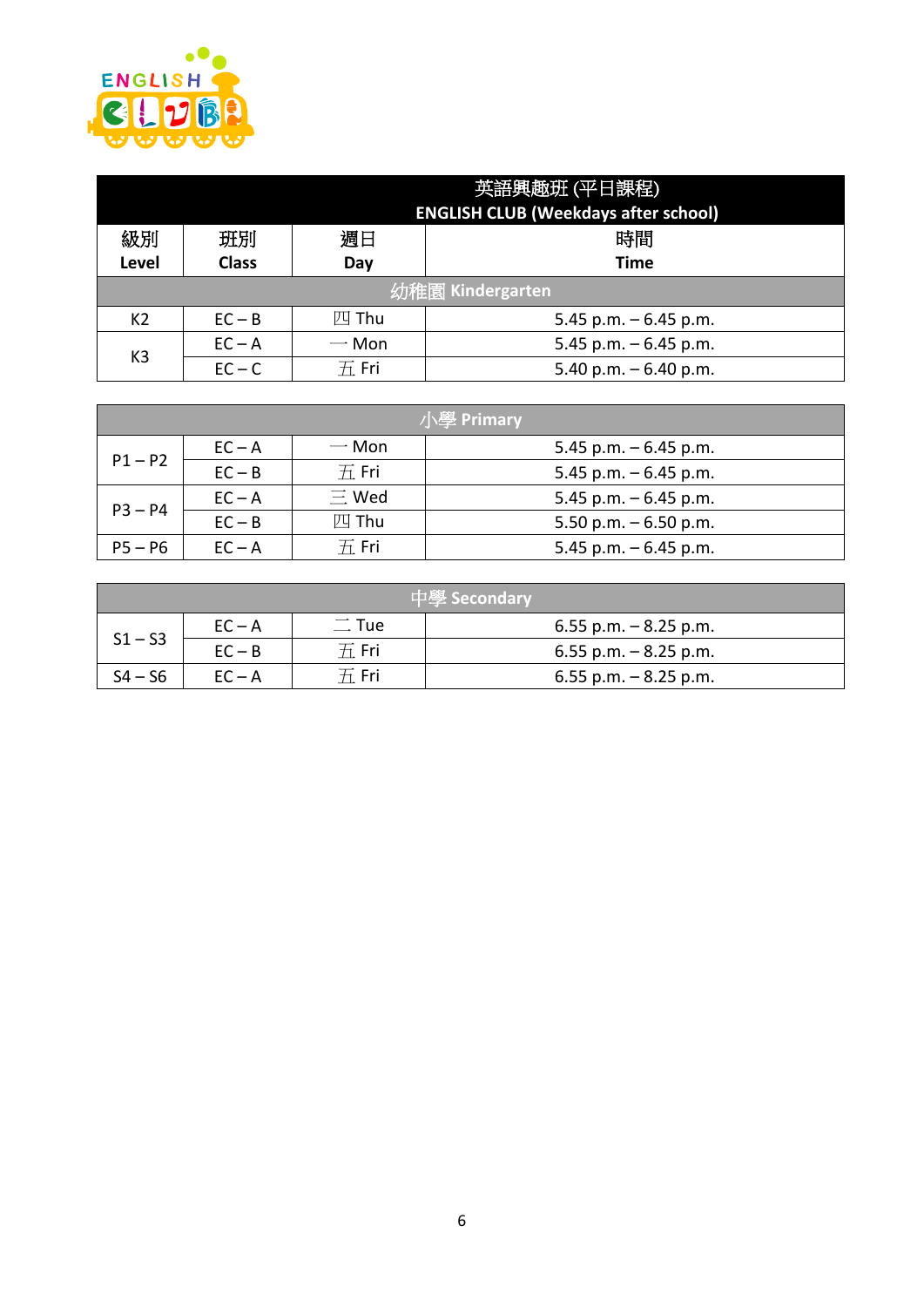

| 英語拼音課程(平日)<br><b>Phonics Course (Weekdays)</b> |                  |                    |                        |  |  |  |  |
|------------------------------------------------|------------------|--------------------|------------------------|--|--|--|--|
| 級別<br>時間<br>週日<br>班別                           |                  |                    |                        |  |  |  |  |
| Level                                          | <b>Class</b>     | <b>Time</b><br>Day |                        |  |  |  |  |
|                                                | 幼稚園 Kindergarten |                    |                        |  |  |  |  |
| $K2 - K3$                                      | $PC - A$         | $\equiv$ Tue       | 4.30 p.m. $-5.30$ p.m. |  |  |  |  |
|                                                | $PC - B$         | $\equiv$ Wed       | 5.45 p.m. $-6.45$ p.m. |  |  |  |  |



|                | 戲劇之星培訓班 (平日) |             |                                 |  |  |  |
|----------------|--------------|-------------|---------------------------------|--|--|--|
|                |              |             | <b>Drama Stars (Weekdays)</b>   |  |  |  |
| 級別             | 班別           | 週日          | 時間                              |  |  |  |
| Level          | <b>Class</b> | Time<br>Dav |                                 |  |  |  |
|                |              |             | 幼稚園 及 小學 Kindergarten & Primary |  |  |  |
| 第三級<br>Stage 3 | $DS - 3$     | $\Box$ Tue  | 5.25 p.m. $-6.25$ p.m.          |  |  |  |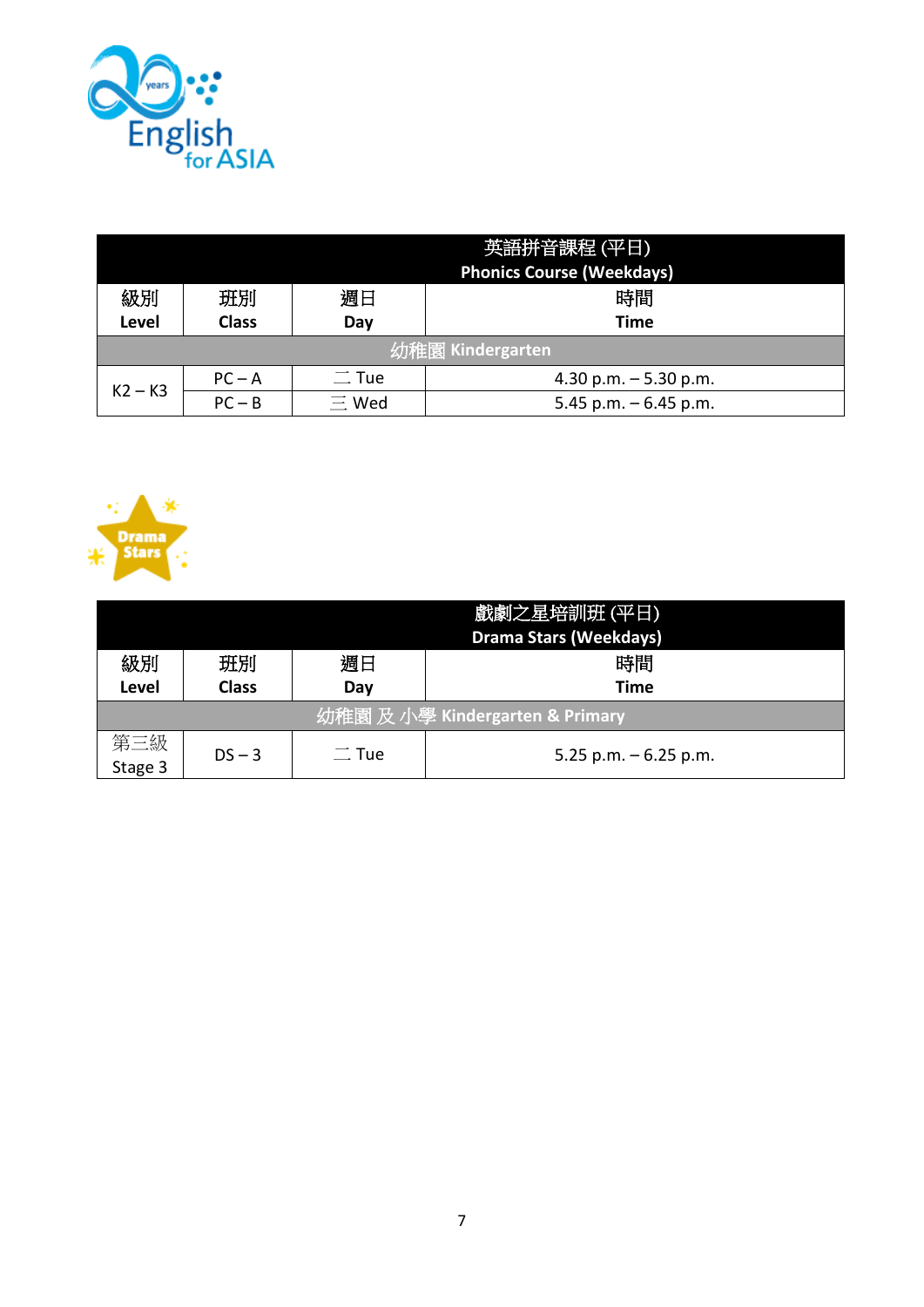

|                  | 成人課程 (平日晚上)<br><b>Adult Course (Weekday evenings)</b> |                                |                         |  |  |  |
|------------------|-------------------------------------------------------|--------------------------------|-------------------------|--|--|--|
| 程度 Level         | 班別 Class                                              | 週日 Day                         | 時間 Time                 |  |  |  |
| 入門級              | $BG - 1$                                              | $\overline{\mathcal{H}}$ . Fri |                         |  |  |  |
| Beginner         |                                                       |                                |                         |  |  |  |
| 初級               | $EL-1$                                                | $\rightarrow$ Mon              | 6.55 p.m. $-$ 8.25 p.m. |  |  |  |
| Elementary       |                                                       |                                |                         |  |  |  |
| 初中級              | $Pl-1$                                                | $\equiv$ Wed                   |                         |  |  |  |
| Pre-intermediate |                                                       |                                |                         |  |  |  |
| 中級               | $IM - 1$                                              | 四 Thu                          |                         |  |  |  |
| Intermediate     |                                                       |                                |                         |  |  |  |
| 高級               | $AV - 1$                                              | $\equiv$ Wed                   |                         |  |  |  |
| Advanced         |                                                       |                                |                         |  |  |  |



|           | 成人課程 - 早晨咖啡                 |                           |  |  |  |
|-----------|-----------------------------|---------------------------|--|--|--|
|           | <b>Adult Coffee Morning</b> |                           |  |  |  |
| 班別 Class  | 週日 Day                      | 時間 Time                   |  |  |  |
| $ACM - A$ | $\equiv$ Wed                | 10.30 a.m. $-$ 12.30 p.m. |  |  |  |